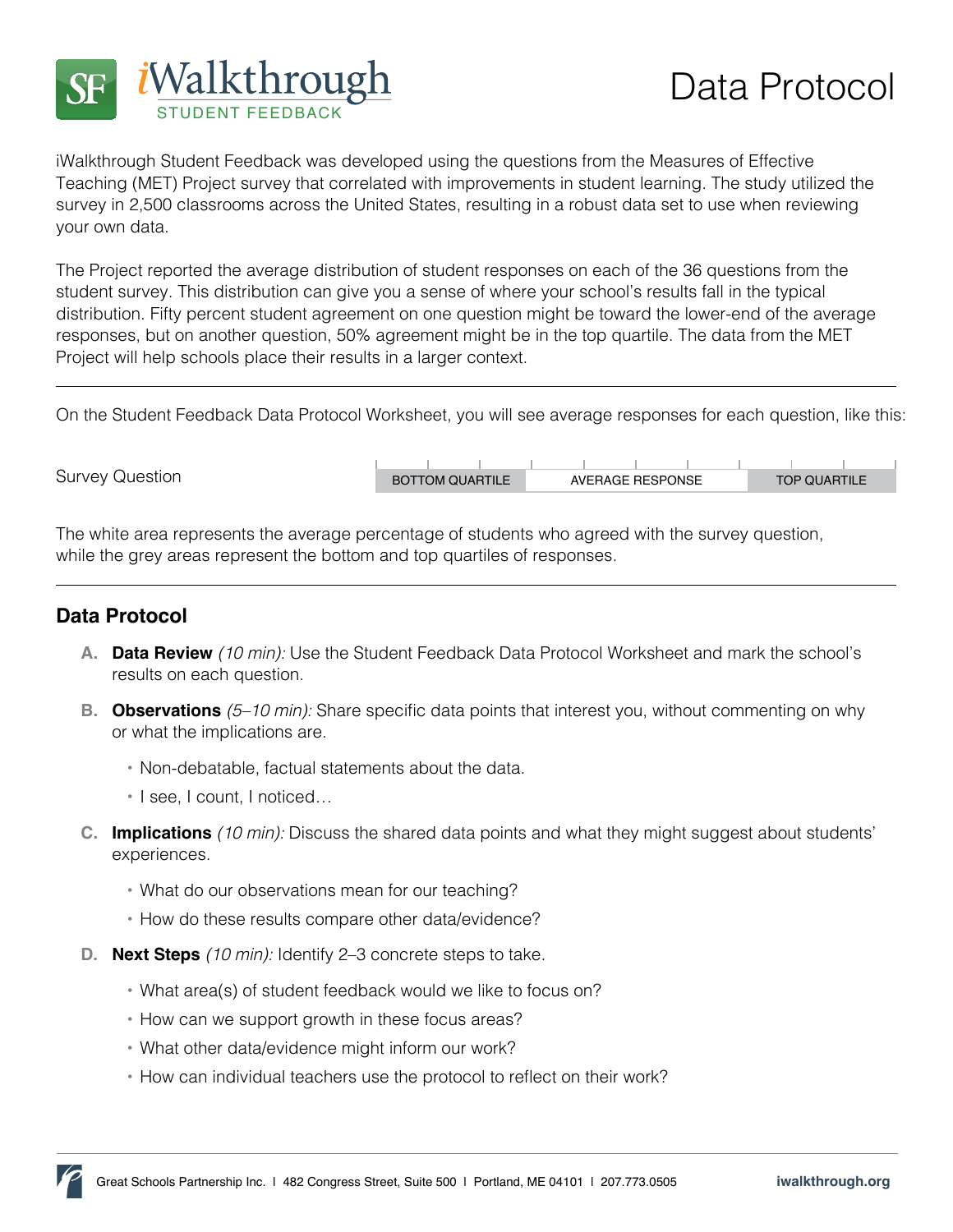

0 10 20 30 40 50 60 70 80 90 100

**22 50**

## **Directions**

- **•**  Login to **[www.iwalkthrough.org](http://www.iwalkthrough.org/)** and access your school's survey results.
- **•**  Follow Student Feedback Data Protocol Worksheet.

### **Sample**

- My teacher seems to know if something is bothering me. **3.**
- **<sup>60</sup> <sup>86</sup>** If you don't understand something, my **12.** teacher explains it another way.

Students responded with 48% agreement on both of the questions above. When comparing the results with the MET data, we can see that 48% is in the bottom quartile of responses for statement #12, but near the top of average responses for statement #3. Based on the total responses, as well as other information (classroom observations, student work artifacts, etc.) a teacher can choose where to focus for improvement.

# **Relationships**

- s/he really cares about me. **1.**
- students feel about things. **2.**
- **100 My teacher seems to know if something is**<br> **22 50** bothering me. **3.**

#### **Behavior**

- 
- Students in this class treat the teacher with respect. **5.**
- **6.** Student behavior in this class is a problem. **9 9 137**
- **7.** Student behavior in this class is under control. **30 67**
- **<sup>10</sup> <sup>32</sup>** I hate the way that students behave in this class. **8.**
- wants them to. **9.**
- **10.** Student behavior in this class makes the teacher angry.



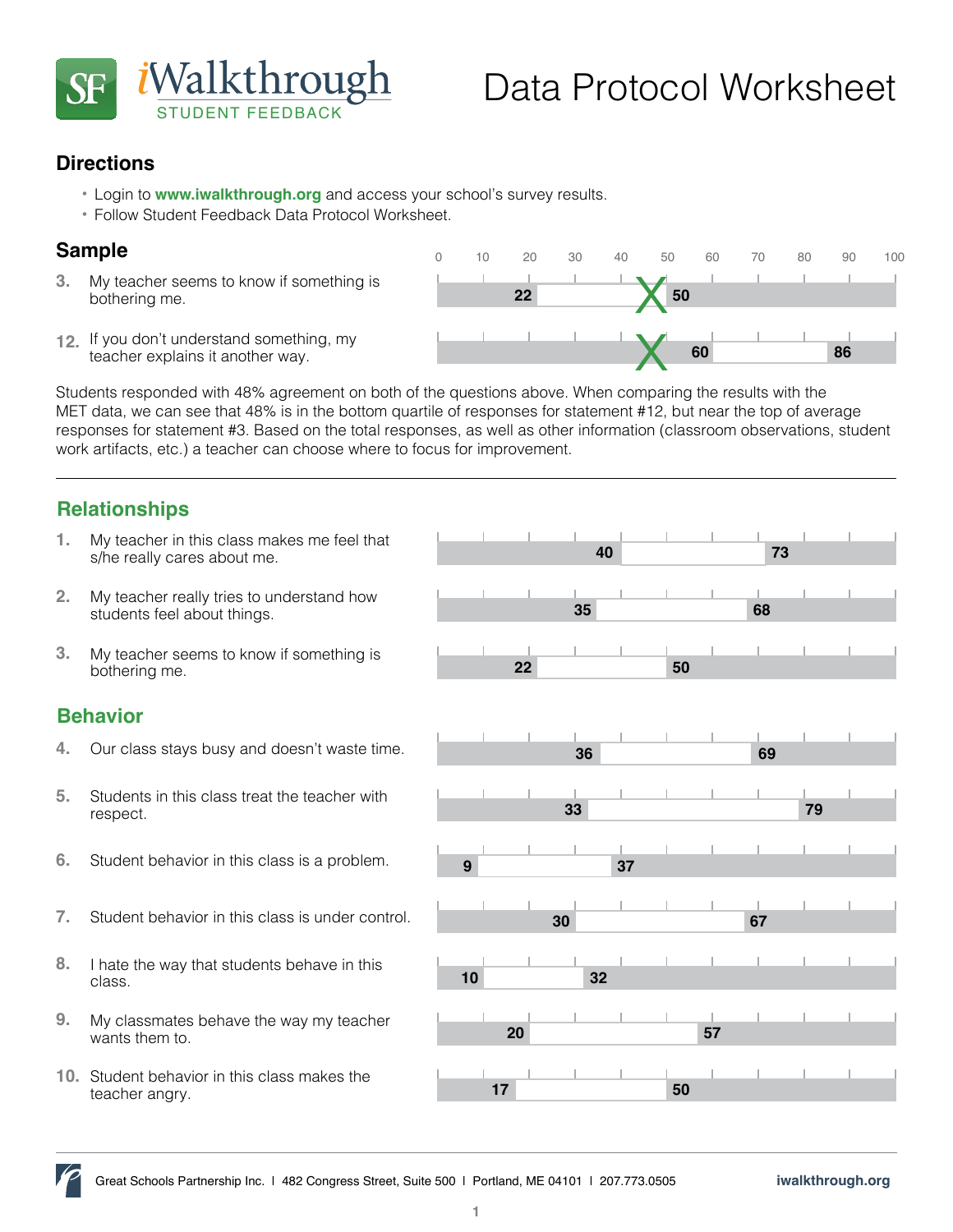## **Understanding**

- **11.** My teacher knows when the class
- teacher explains it another way.
- each topic that we cover in class.
- **14.** When s/he is teaching us, my teacher thinks  $\begin{array}{|c|c|c|c|c|c|}\n\hline\n\text{we understand even when we don't.} \end{array}$  **9** we understand even when we don't.
- **15.** My teacher explains difficult things clearly. **50 79**

## **Expectations**

- following along when s/he is teaching.
- about answers they give.
- the work gets hard.
- answers—why I think what I think.
- not just memorize things.
- **52 81 21.** In this class, we learn a lot almost every day.
- than our full effort.
- **23.** In this class, we learn to correct our mistakes. **56 83**

#### **Engagement**

- **24.** I like the ways we learn in this class.
- My teacher makes learning enjoyable. **33 72 25.**
- My teacher makes lessons interesting. **33 70 26.**
- **<sup>14</sup> <sup>36</sup>** This class does not keep my attention—I get **27.** bored.

|     | 11. My teacher knows when the class<br>understands, and when we do not.                   |  |    |    |    | 50 |    |    | 77 |    |
|-----|-------------------------------------------------------------------------------------------|--|----|----|----|----|----|----|----|----|
|     | 12. If you don't understand something, my<br>teacher explains it another way.             |  |    |    |    | 60 |    |    | 86 |    |
|     | 13. My teacher has several good ways to explain<br>each topic that we cover in class.     |  |    |    |    | 53 |    |    | 82 |    |
|     | 14. When s/he is teaching us, my teacher thinks<br>we understand even when we don't.      |  | 9  | 27 |    |    |    |    |    |    |
|     | 15. My teacher explains difficult things clearly.                                         |  |    |    |    | 50 |    |    | 79 |    |
|     | <b>Expectations</b>                                                                       |  |    |    |    |    |    |    |    |    |
|     | 16. My teacher asks questions to be sure we are<br>following along when s/he is teaching. |  |    |    |    |    |    | 75 |    | 93 |
|     | 17. My teacher asks students to explain more<br>about answers they give.                  |  |    |    |    |    | 63 |    | 86 |    |
|     | 18. My teacher doesn't let people give up when<br>the work gets hard.                     |  |    |    |    | 56 |    |    | 83 |    |
|     | 19. My teacher wants me to explain my<br>answers-why I think what I think.                |  |    |    |    | 59 |    |    | 83 |    |
| 20. | My teacher wants us to use our thinking skills,<br>not just memorize things.              |  |    |    |    |    | 63 |    | 85 |    |
|     | 21. In this class, we learn a lot almost every day.                                       |  |    |    |    | 52 |    |    | 81 |    |
|     | 22. In this class, my teacher accepts nothing less<br>than our full effort.               |  |    |    |    | 53 |    |    | 81 |    |
|     | 23. In this class, we learn to correct our mistakes.                                      |  |    |    |    | 56 |    |    | 83 |    |
|     | <b>Engagement</b>                                                                         |  |    |    |    |    |    |    |    |    |
|     | 24. I like the ways we learn in this class.                                               |  |    |    | 47 |    |    |    | 81 |    |
|     | 25. My teacher makes learning enjoyable.                                                  |  |    | 33 |    |    |    | 72 |    |    |
|     | 26. My teacher makes lessons interesting.                                                 |  |    | 33 |    |    |    | 70 |    |    |
|     | 27. This class does not keep my attention—I get                                           |  | 14 |    | 36 |    |    |    |    |    |